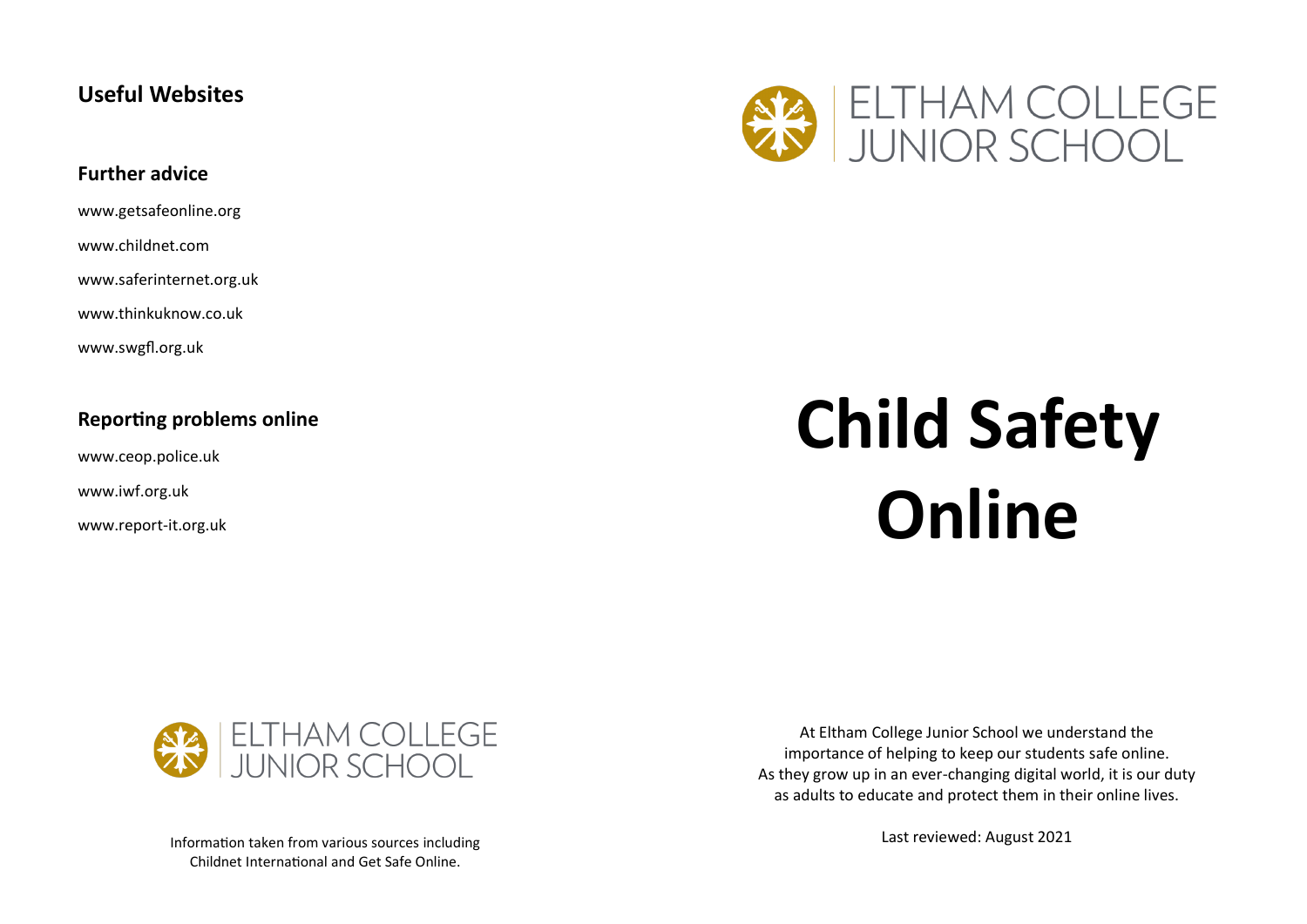## **Why is it important to help your child stay safe online?**

## **Growing up in a digital world**

Children are full of natural curiosity, which is not a bad thing at all. It does, however, mean that they are at risk when using the internet. Being able to keep up with your children's use of technology is a challenge but they still need advice and protection when managing their lives online.

Children are more innocent and usually more trusting than adults, which means that they are less prepared to handle problems that they may come across on the internet.

The internet is a brilliant resource for learning, communicating and entertainment but it is also largely unregulated. Therefore, it is used by people with bad intentions as well.

As adults, we must understand how to keep our children safe online. This doesn't just involve parental controls and specialist software. We must be engaging in conversations with our children from an early age, in school and at home, about their experiences online. A good place to start is by discussing Childnet's five key SMART rules.

Once content is uploaded onto a website, it could potentially stay online forever. Regardless of whether the owner takes down the content, anyone who had access to that content could have copied it for themselves, kept it for their own records or distributed it further. It is very difficult to 'take back' things that may be regretted later.

Posting or chatting about personal details might enable someone to identify and contact your child online or in person. There is also the more likely risk of cyberbullying with young people intentionally harming another person online.

It is as important to talk to your child about their social networking life online as it is to discuss their social life offline. Try to keep the conversations positive.

Topics to discuss:

- Geolocation: who are they sharing their location with?
- Photos: what impact will these have on their own reputation and the emotion of others?
- How to block contacts and report problems.

## **Why children use social media:**

• Self-esteem

**Expression** 

- **Entertainment**
- Belonging
- **Popularity** • Confidence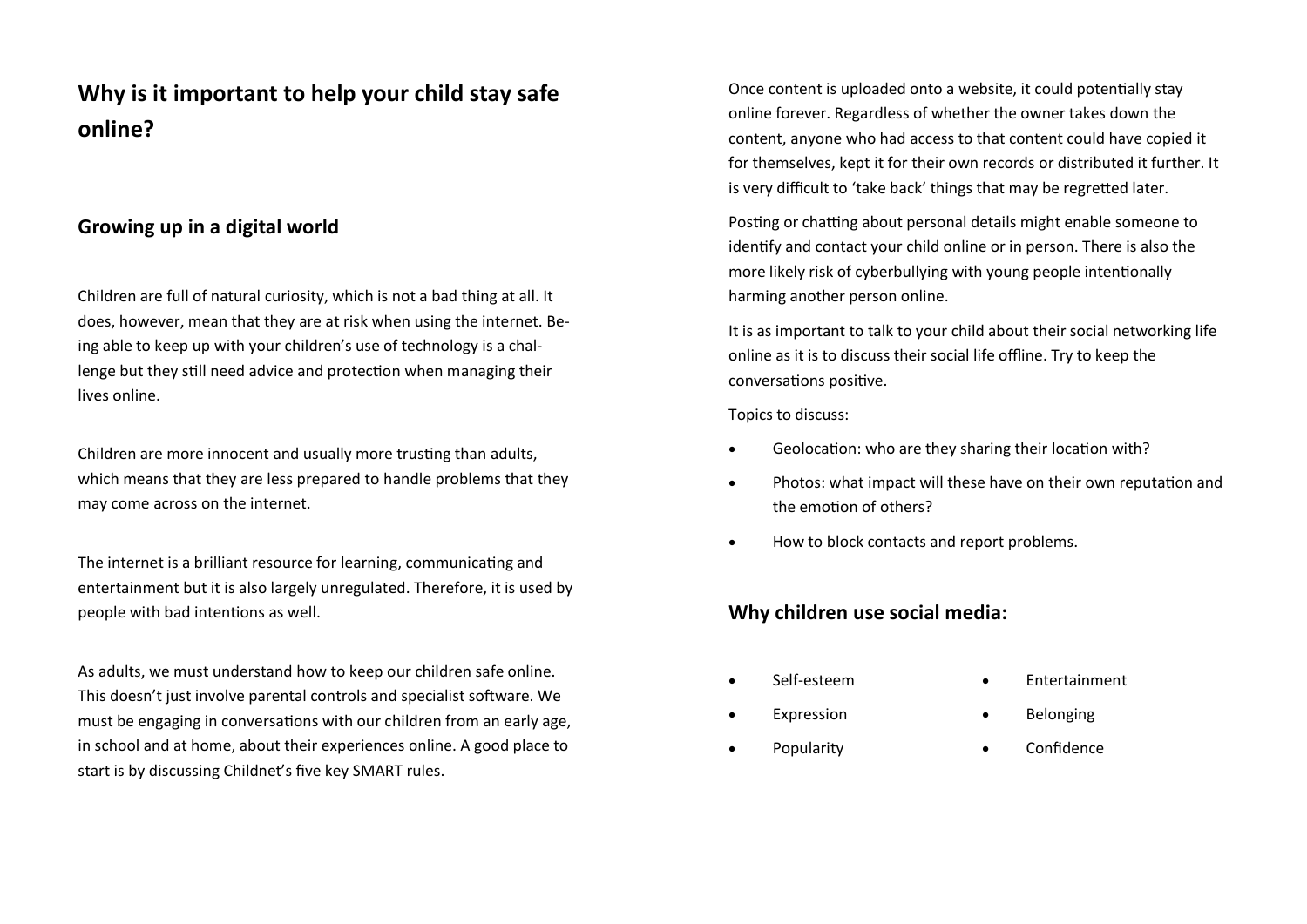## **Social Networking**

Most sites stipulate a **minimum user age of 13**, although some interactive sites are designed specifically for younger children.

Social networking is hugely popular. Many children are sophisticated in the way they use social media apps and websites. They can access these from a range of devices including smartphones, tablets and games consoles.

Here are an example of some of the social networking sites they may be accessing:

• Facebook

• Snapchat

**Twitter** 

• Pinterest

 • Instagram

## **Your child's digital footprint**

A digital footprint is the information about a particular person that exists on the internet as a result of their online activity. Many things can contribute to your child's digital footprint including what they post and who they interact with.

Children can sometimes believe that social networking sites are a private space for them and it can be difficult for them to realise that actually what they are posting online may be public and can be spread very quickly, and to a large audience. Therefore you need to remind your child that they need to be careful about what they are posting online and who can see it.

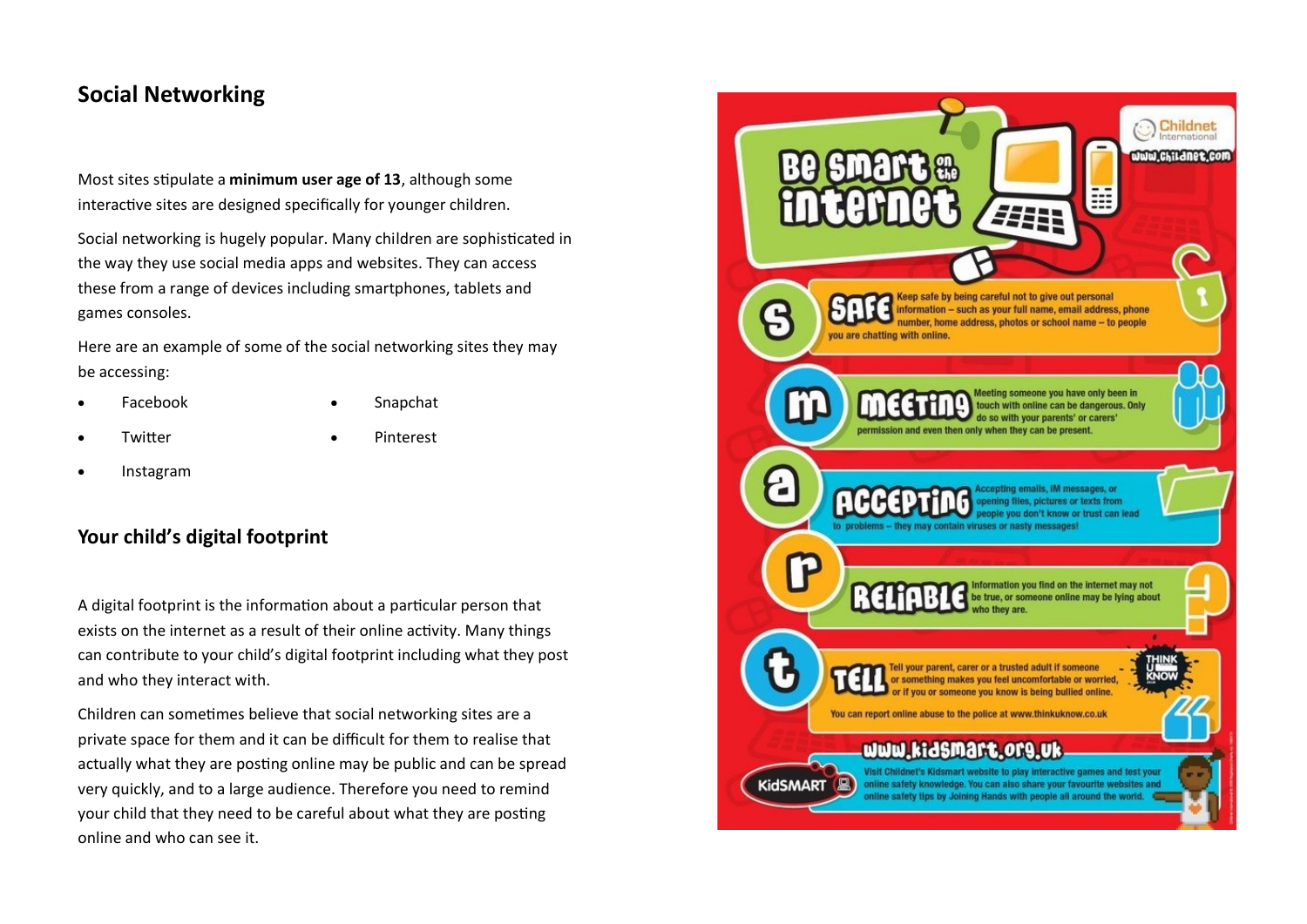## **How does Eltham College Junior School support students with their lives online?**

## **Learning:**

- Each year group carries out an e-safety project in IT, which involves them exploring the 'SMART' initiative through discussions, quizzes, video clips and role play. Students then share their learning in the form of posters, presentations and videos.
- When working online in IT, as well as other areas of the curriculum, students are reminded about how to work responsibly and they are asked to tell an adult if they come across content that they are uncomfortable with.
- We encourage students to have a 'no blame' culture. It is not often their fault if they have a problem online but it is incredibly important to speak to an adult about it.
- Cyberbullying is discussed in IT and PSHE lessons and students are encouraged to speak to an adult, who they trust, if they feel they are experiencing similar problems.

## **Content**

Some online content is not suitable for children and may be hurtful or harmful. Children must understand that it is their responsibility not to create or post inappropriate content online. It is also important for children to consider the reliability of online material.

## **Contact**

It is easy for children to become friends with people online but they must understand that these people may not be who they say they are. Also, once a friend is added to an online account, they may have access to their personal information. Encourage your children to regularly review friends lists and to remove unwanted contacts. To protect your child, help them to adjust the privacy settings on these websites, services and apps.

## **Commercialism**

When using the internet, children can be affected by advertising and marketing schemes, which could lead to them spending money online. Try to turn off in-app purchasing on devices, where possible, and encourage your children to use a family email address when filling in forms online. Teach your children about scams that may seek to gain access to their accounts and advise them to be wary of following links or opening attachments in emails.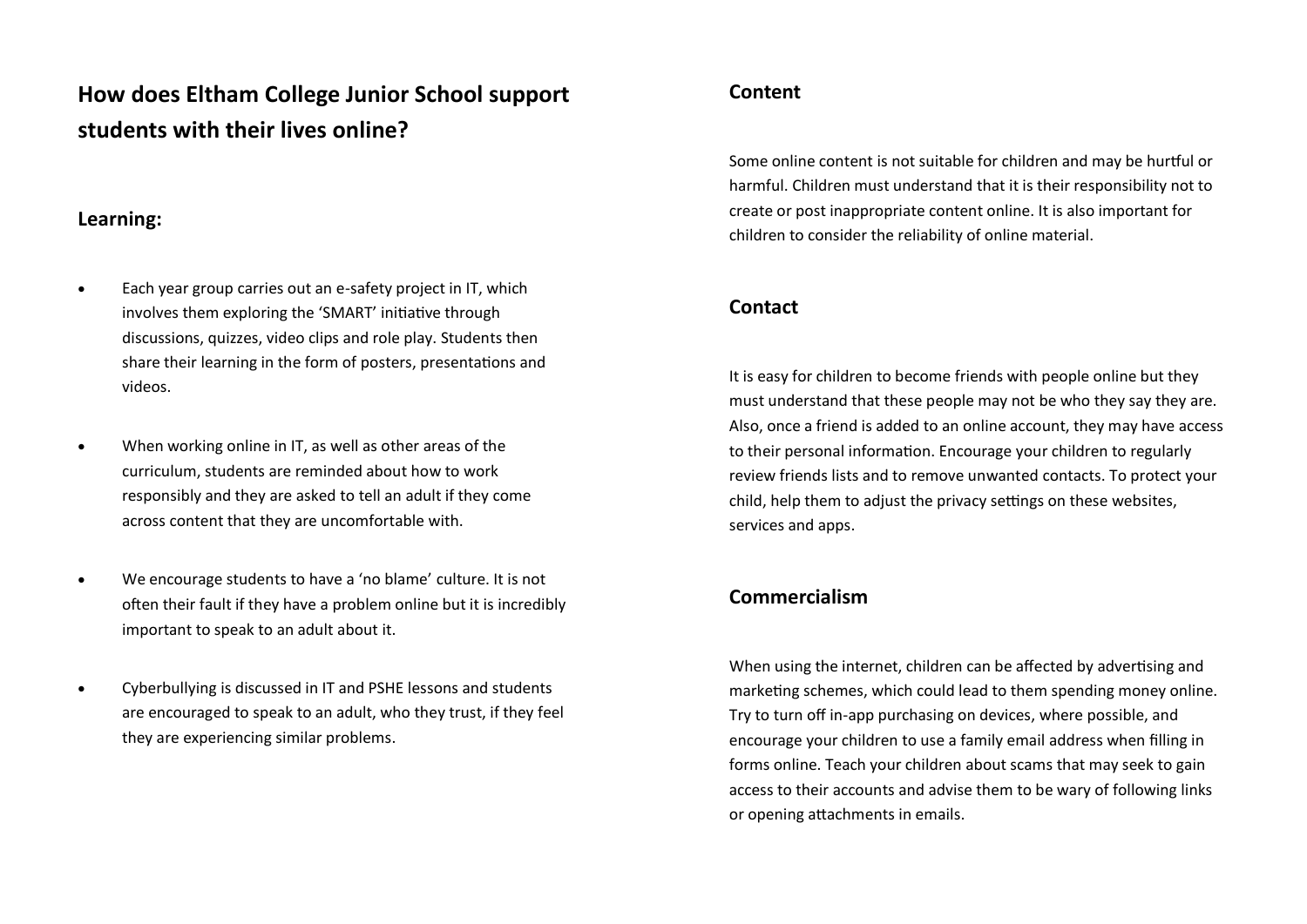## **Potential Online Risks**

These risks will vary depending on the age of your child as well as their online activities.

## **Conduct**

It is easy to feel anonymous online therefore it is important for children to understand who is able to view, and potentially share, the information that they have posted.

They must question:

- How their online activity impacts themselves and others.
- The digital footprint that they are creating on the internet.
- Whether they are keeping their personal information safe.
- If they are being respectful and responsible when communicating with others online.
- How they are dealing with inappropriate conversations or material that they may come across.

## **Support:**

- The IT team work hard to ensure that controls are in place to protect students from inappropriate online data.
- Form Tutors provide their students with a high level of pastoral care and this includes having conversations with them about their lives online.
- All members of staff at Eltham College work hard to build up a trusting relationship with their students. We believe this helps them to feel able to share their worries and concerns about their lives online.
- If they are unable to verbalise their concerns, each class also has a 'worry monster' in which students can post notes for the teacher to read and follow up.